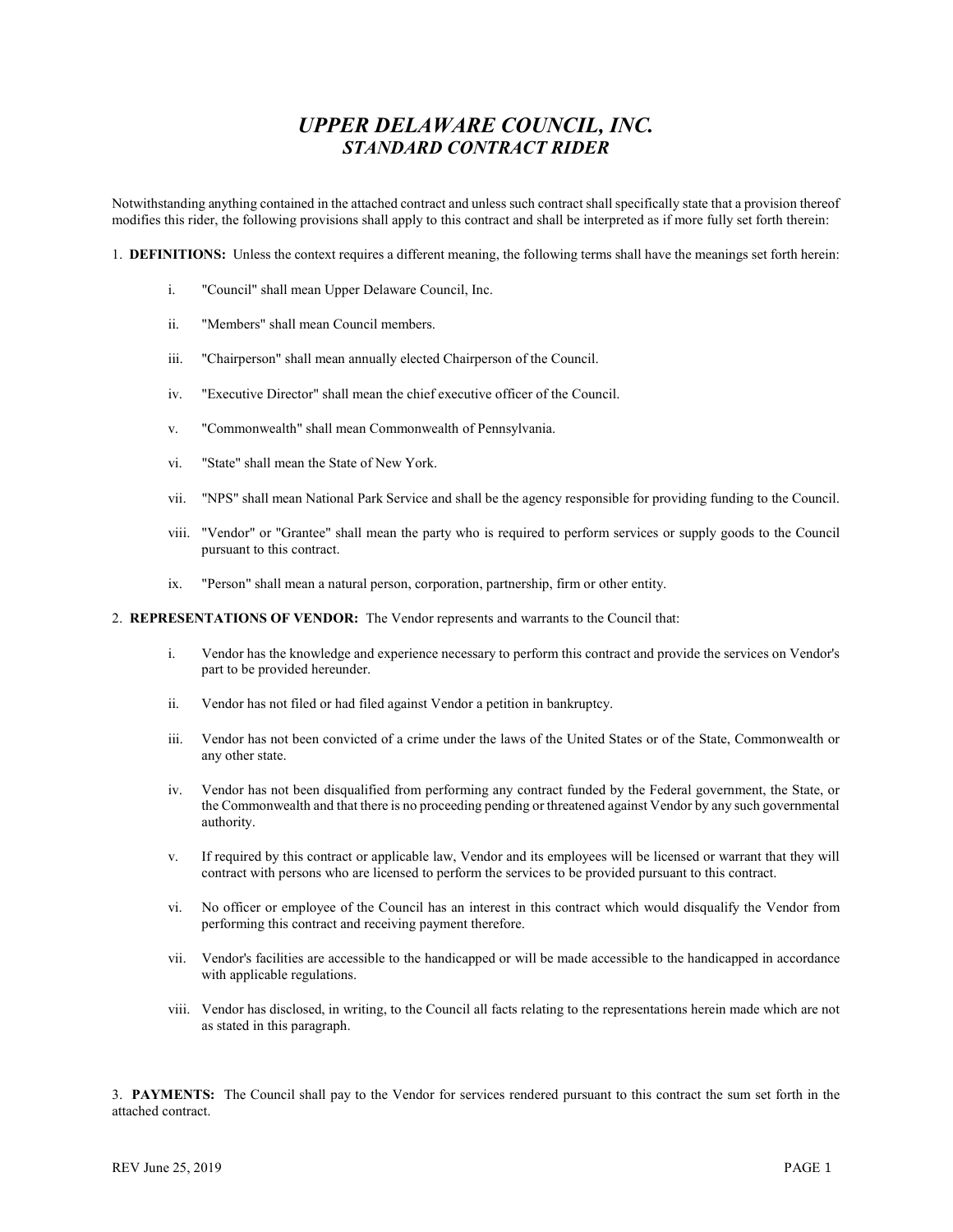- i. Payment shall be made as set forth in the annexed contract after submission to the Council by the Vendor of a Project Completion form with supporting documentation including voucher(s) prepared by and on Vendor's letterhead with Vendor's voucher properly certified as therein set forth which voucher shall set forth in detail the dates and description of all of the services and the amount of the charges therefore for which claim for payment is made.
- ii. Payment shall be made to the Vendor after approval of said voucher by the Council.
- iii. Vendor shall supply such information as may be required by the Council for tax purposes including but not limited to Tax Payer Identification or Social Security Numbers and shall certify pursuant to Internal Revenue Service regulations, if required, as to such information as may be required by such regulations.
- iv. Final payment will not be authorized until a final product is received and, if applicable, successfully reviewed and found to be in substantial conformance.

4. APPROPRIATIONS: If this contract is funded by a grant or contract between the Council and the State, Commonwealth or Federal governments or is otherwise subject to legislative appropriation, the Council shall not be liable beyond the funds authorized by such legislation or provided by the State, Commonwealth or Federal governments. In the event that such funding shall be terminated or reduced, this contract shall end on the effective date of notice of termination. The Council shall remain liable for all charges and expenses incurred prior to the date of termination. If funding is reduced below the level authorized by the Council and the parties do not desire to terminate this contract, funding shall be deemed to have been reduced to the amount authorized by the State, Commonwealth or Federal government as set forth in notice given by the Council to the Vendor to which the Vendor shall consent.

5. PERFORMANCE OF THIS CONTRACT: The performance of this contract will conform to the requirements of the NPS and its regulations. It is understood that funding to the Council by the State, Commonwealth and the NPS is contingent upon compliance with such requirements as may be imposed by the State, Commonwealth and NPS.

6. SINGLE AUDIT PROVISIONS: If applicable, a Vendor shall provide the Council with an audit prepared by an independent auditor in accordance with the Single Audit Act of 1984, 31 U.S.C. §§ 7501, et seq., as amended, and the regulations adopted pursuant to such Act if the Vendor has received, in any fiscal year, \$25,000.00 or more funds provided by a Federal financial assistance program from a Federal agency pursuant to this contract and all other contracts with the Council. The audit shall be filed with the Council within six (6) months after the close of Vendor's fiscal year, but the Council may extend such time to file such audit for a period not to exceed twelve (12) months after the close of Vendor's fiscal year. The audit shall be prepared at the sole cost and expense of Vendor, provided, however, that if allowed by the financial assistance program, Federal funds received by the Vendor may be applied to payment of the cost of the audit. A violation of this paragraph shall constitute a default under this contract.

7. AUDIT OF PAYMENT: The Council (or any other agency or the State, Commonwealth or NPS) shall have the right at any time during the term of this contract and for the period limited by the applicable statute of limitations to audit the payment of monies hereunder. The Vendor shall comply with any demand made by the Council to provide information with respect to the payment of monies hereunder during the period covered by this paragraph. The Vendor shall maintain its books and records in accordance with generally accepted accounting principles or such other method of account which is approved in writing by the Council prior to the date of this contract. The revenues and expenditures of the Vendor in connection with this contract shall be separately identifiable. Each expenditure or claim for payment shall be fully documented. Expenditures or claims for payment which are not fully documented may be disallowed. Vendor agrees to provide to or permit the Council to examine or obtain copies of any documents relating to the payment of money to the Vendor or expenditures made by the Vendor for which reimbursement is made to the Vendor by the Council. The right of the Council hereunder shall not be dependent upon the Council bringing any action to enforce this provision. The Vendor shall maintain all records required by this paragraph for 7 years after the date this contract is terminated or ends.

8. MONITORING OF PERFORMANCE: The Council (or any other agency or the State, Commonwealth or NPS) shall have the right during the term of this contract and for the period limited by the applicable statute of limitations to insure that the services provided or to be provided by the Vendor have been provided as herein agreed. The Council shall have the right to monitor the total operations of the program, including but not limited to actual program activity and the preparation of a progress report and evaluation by the Council. The Vendor shall submit to the Council a brief written mid-term report due February 28, 2020. The Vendor hereby consents to the examination of Vendor's records and agrees to provide or permit the Council to examine or obtain copies of any documents relating to the performance of to this contract. The right of the Council hereunder shall not be dependent upon the Council bringing any action to enforce this provision. The Vendor shall maintain all records required by this paragraph for 7 years after the date this contract is terminated or ends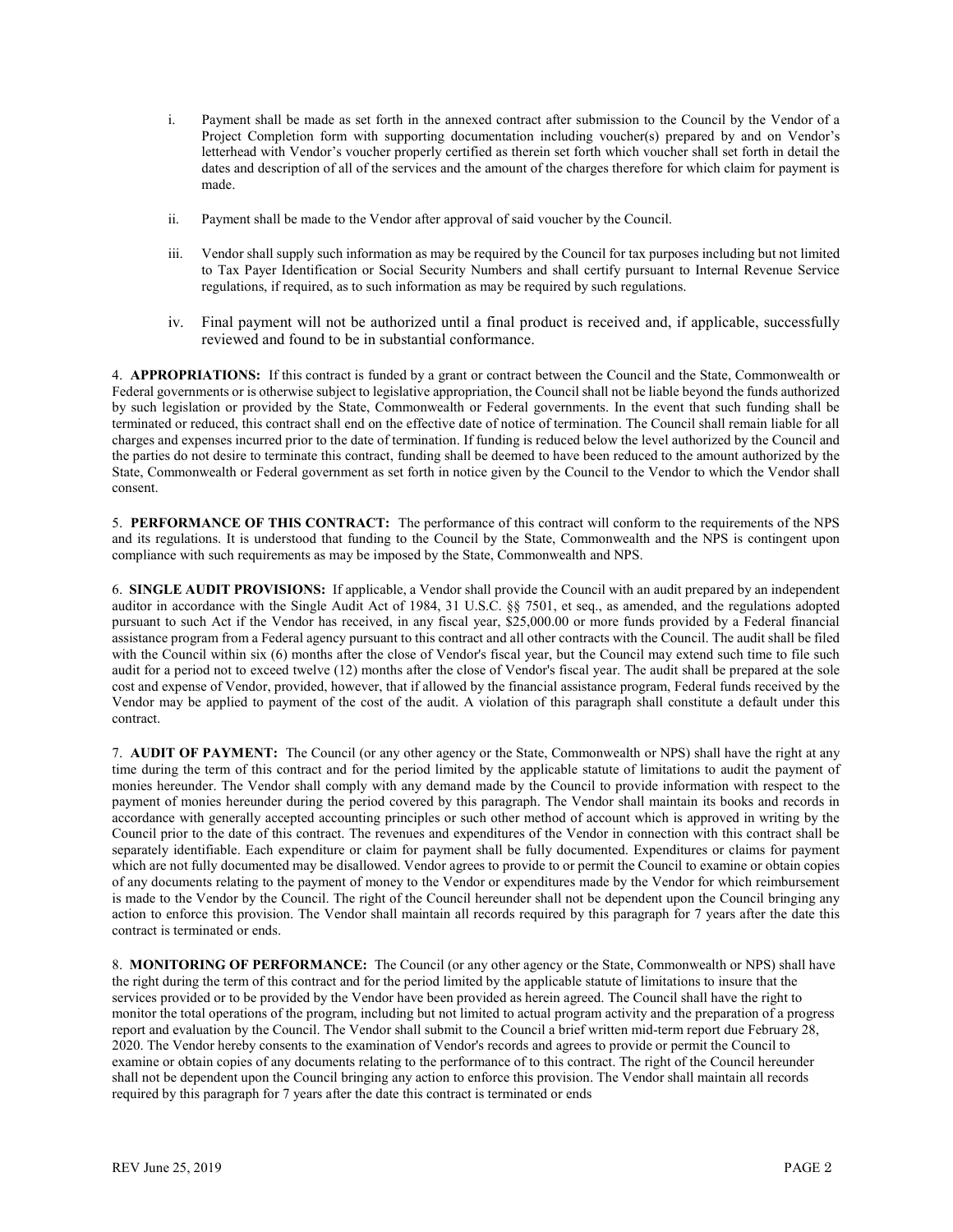## 9. NON-DISCRIMINATION:

- i. Vendor shall not discriminate against any person who is to participate in or receive benefits under this contract on the basis of race, religion, creed, color, national origin, sex, disability or marital status.
- ii. The Vendor assures the Council that it will comply with all applicable laws and regulations prohibiting discrimination in employment on the grounds of race, religion, creed, color, national origin, sex, disability, marital status and other non-merit factors. The Vendor understands and agrees that this contract, understanding or agreement to which this assurance relates can be terminated upon a finding by any governmental agency that the undersigned is in violation of applicable discrimination laws and that such finding will also disqualify the Vendor for future contracts with the Council. The Vendor certifies to the Council that there is no pending or outstanding decision, ruling or order against Vendor finding the Vendor in violation of laws against discrimination nor is any such action pending or threatened.
- iii. No funds received by Vendor pursuant to this contract will be used for sectarian purposes or to further the advancement of any religion. If the Vendor is, or is deemed to be, a religious or denominational institution or organization, or an organization operated by or under the control of a religious or denominational institution or organization, Vendor agrees that it will not discriminate against any employee or applicant for employment on the basis of religion and will not limit employment or give preference in employment to persons on the basis of religion; it will not discriminate against any person who is eligible to participate in any program or activity provided pursuant to this agreement by Vendor on the basis of religion and will not limit the programs or activities or give preference to person on the basis of religion; it will not provide religious instruction or counseling, conduct religious worship or services, engage in religious proselytizing, or exert other religious influence in the provision of services for the use of facilities or furnishings funded in whole or part under this contract or any other agreement by the Council.
- iv. The Vendor shall attach the provisions of this paragraph to any subcontract which is executed pursuant to this contract.

10. COMPLIANCE WITH LAWS AND REGULATIONS: The Vendor shall comply with all applicable Federal, State or Commonwealth laws and regulations. If the Vendor or persons in Vendor's employ are required to be licensed by the State or any other agency, the Vendor shall employ the required licensed personnel and shall not permit or suffer any unlicensed personnel to perform any services required to be performed pursuant to this contract by a licensed employee. Upon Vendor's request, the Council will advise Vendor of references to or copies of all applicable regulations.

11. INSURANCE: Upon request, the Vendor shall provide to the Council at Vendor's own cost and expense the following insurance coverages by carriers satisfactory to the Council and licensed to do business in the State or Commonwealth:

- i. PUBLIC LIABILITY insurance with policy limits of at least \$500,000/\$1,000,000, naming the Council as an additional insured.
- ii. WORKER'S COMPENSATION and DISABILITY BENEFITS insurance covering employees of the Vendor as required by law.
- iii. PROFESSIONAL LIABILITY insurance with policy limits as may be common in the profession of the Vendor for each professional employee performing services under this contract.
- iv. ADDITIONAL INSURANCE as the Council may require to cover the reasonable risks related to this contract, provided however, if such insurance coverage is required after the date of this contract and was not the usual coverages carried for performance of work of a similar nature, then and in that event the Council shall pay to the Vendor as additional compensation under this contract the reasonable premium for such insurance coverage.
- v. OTHER REQUIREMENTS: Vendor shall provide to the Council certificates of insurance for each policy required to be provided or carried by the Vendor. All policies which name the Council as an additional insured shall have the standard 10-day notice of cancellation provision which shall provide for notice of cancellation to be given to the Council. The company issuing the policy shall be of sufficient size and amount of capital to cover the loss insured against. Ratings shall be determined upon review of same as set forth in A.M. Best ratings for the current year. The Council may waive in writing compliance with ratings.

12. INDEMNIFICATION: The Vendor shall indemnify and hold harmless the Council, its officers, employees, agents and servants from any and all claims filed against or liability for damages by the Council, its officers, employees, agents and servants arising as a result of performance of any act or, the omission or failure to perform any act required, intended or necessary to be performed by the Vendor pursuant to this contract. "Damages" for the purposes of this paragraph shall include but not be limited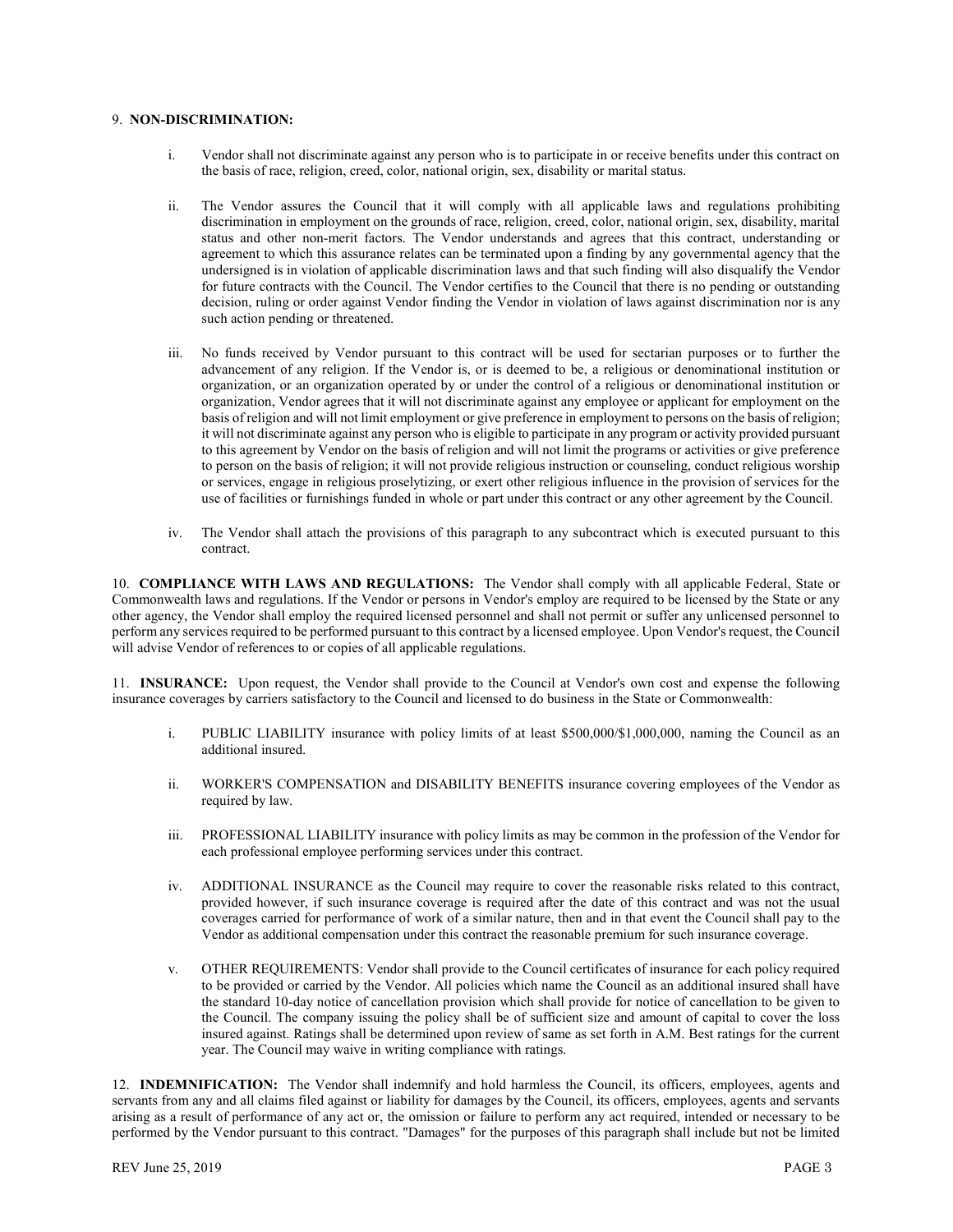to compensatory and punitive damages of any kind, interest, court costs, disbursements, counsel fees, any related expense and other charge incurred by the Council, its officers, employees, agents. The Council shall give the Vendor notice of any claim or action filed by any person against the Council, its officers, employees, agents which is or may be related to Vendor's performance of this contract.

13. EVENTS OF DEFAULT: The following events shall constitute an event of default:

- i. The failure of the Vendor to properly perform this contract or shall fail to file a report required to be filed hereunder.
- ii. If projects involving the development or revision or zoning laws, plans, or ordinances are found to NOT substantially conform with the Land and Water Use Guidelines, the town or township must work with the UDC to bring them into compliance before award of final payment. If zoning laws, plans or ordinances are adopted that are not in substantial conformance, repayment of the full amount of grant funding will be required.
- iii. The failure of the Vendor to perform any term, provision or covenant of this contract.
- iv. The failure of the Vendor to maintain adequate books and records of account or of performance of this contract.
- v. The filing by or against the Vendor of a petition in Bankruptcy or under any law relating to insolvency.
- vi. The assignment of the performance of this contract or of any funds due or to become due hereunder or permitting or suffering a levy or attachment to be made upon any such funds.
- vii. The termination, lapse or cancellation of any insurance policy required to be provided or maintained hereunder.
- viii. The failure of the Vendor to comply with any statute, rule or regulation applicable to the performance of this contract.
- ix. It shall be determined that any representation or certification made hereunder shall be false or shall become untrue.

## 14. REMEDIES:

- i. If the Vendor shall be in default under this contract, the Council at its option may:
	- (1) Terminate this contract. The Council shall remain liable for all approved services performed by Vendor prior to the termination date.
	- (2) Deduct from payment of any monies due the Vendor all charges for disallowed costs and expenses theretofore paid by the Council to the Vendor.
	- (3) Seek recovery of any monies overpaid, disallowed or otherwise not due the Vendor.
	- (4) Take any other action to protect the interest of the Council.
	- (5) Recover counsel fees, costs, disbursements and other expenses incurred by the Council to enforce the provisions of this contract.(6) The remedies provided to the Council are cumulative.
- ii. If the Council shall be in default under this contract, the Vendor may seek recovery of any monies due the Vendor provided, however, that in the event that the Council shall have disallowed costs or expenditures after audit and after notice to the Vendor, it shall be a condition precedent to the institution of any action or proceeding by the Vendor against the Council that Vendor shall have paid such amounts so claimed by the Council.
- iii. The Council may procure, upon such terms and in such manner as the Council may deem appropriate, supplies or services similar to those so terminated, and the Vendor shall be liable to the Council for any excess costs for such similar supplies or services.

15. NOTICES: Notices required by this contract to be sent by one party to the other shall be sent by the Council to the Vendor at the address set forth herein and by the Vendor to the Council at PO Box 192, Narrowsburg, New York 12764. Notices shall be mailed by certified mail, return receipt requested or delivered to the party personally. The parties may give written notice of a change of address.